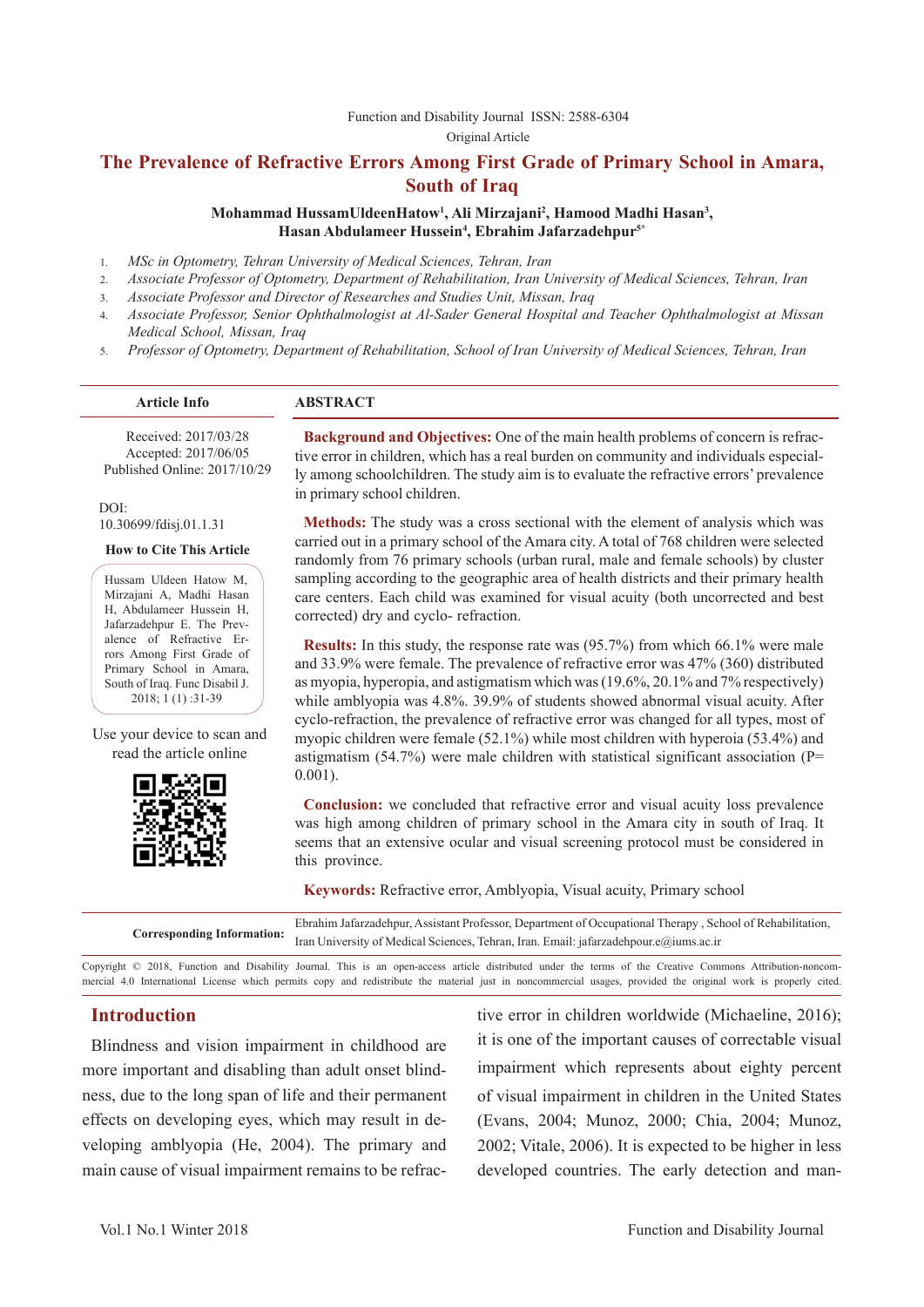agement of eye disease is very important to prevent vision disorders and eye diseases (LAN, 2013; Adegbehingbe, 2005). There is evidence which indicates that uncorrected refractive error is the main cause of preventable blindness in world (Maul, 2000).

 There are many factors such as environment and age that may have contributed to refractive errors prevalence and distribution pattern. It varies in children from less than one percent, which is registered in children in Tanzania, to reach more than 36.7% in Malaysia. Also there are about 3% cases in South Africa to cases as high as 15.8 percent in Chile (Giordano, 2009; Zainal, 2002; Goh, 2005; Hashim 2005, and Reddy 2006). A report in Japan shows that prevalence of refractive error was about 50%, while in Taiwan a report showed a prevalence of 84% among 16-year old children. (Chang, 2013; Zhao, 2000, & Dirani , 2010). In developed countries, about 25% of refractive error was uncorrected, so school-based refractive error programs are becoming more common as a result of an improved understanding of the importance of refractive error as a cause of visual disability in children (Dirani, 2010).

There is no data provided on the schools or age of children in Iraq. . Despite the correction of refractive errors included in the 2020 Vision strategy the fact that the Iraqi population is relatively young; enough information must be available for programing and development (Garamendi, 2006). Following long term wars and other economic and health problems in Iraq, we need to know about the visual health and performance of children in their most critical age; kinds in primary school 7-year-old kids

### **Material and Methods**

A cross sectional study conducted in a primary school of Amara city depended on school-based data with elements of analysis. A total of 768 children were selected randomly from 76 primary schools by the method of cluster sampling, according to the geographic area of health districts (4 cluster of health district) and their primary health care centers (total 31 PHCs). We examined 10 students from the first classroom for each selected school as a pilot study. But after the pilot study, all the first grade primary school children in Amara were included in the study. The study included all children of primary school in the specified region, who were fit for sampling regarding their age, gender, address and eye examination. The study was conducted by a researcher whose examinations included visual acuity, dry and cyclo- refraction by specific tools including log Mar chart, occluder, cyclopentolayte1% (Milmet Pharma, FDC Limited, AbdiIbrahim, Spain), and retianscope (Heine beta 200, HEINE Optotechnik, GmbH & Co. KG, Germany).

Data was collected by data sheet forms, constructed by a supervisor and researcher and based on standard forms and criteria.

The data analysis was carry out by using SPSS-20.0. Data was presented as numbers and percentages in form of a table. Analytical tests were used for testing the significance of associating between variables under study. The P-value equal or less than 0.05 was considered as a significant difference.

### **Eye Examination**

 Log mar chart: provides the assessment of visual acuity for distance with log mar chart (Tumbling E) at room illumination and ocular motility evaluation. The distant vision of a child was tested with the chart at 6. The right eye was tested first, then the left one, occluding the fellow eye each time. Finally vision report was recorded.

Subtract it from the final spherical correction before writing the prescription.

### **The Cyclo Refraction**

 Cyclopentale 1%, 1 drop in each eye, repeated once after 5 minutes. A Waiting period of at least 30 minutes before performing the cylcoretinoscopy.

Students's visual acuity who participated in the study is not corrected by optical means, they are referred to an eye clinic for more comprehensive evaluation.

Refractive errors less than 0.50 in all group is considered as emmetropia. Each refractive error is considered separately.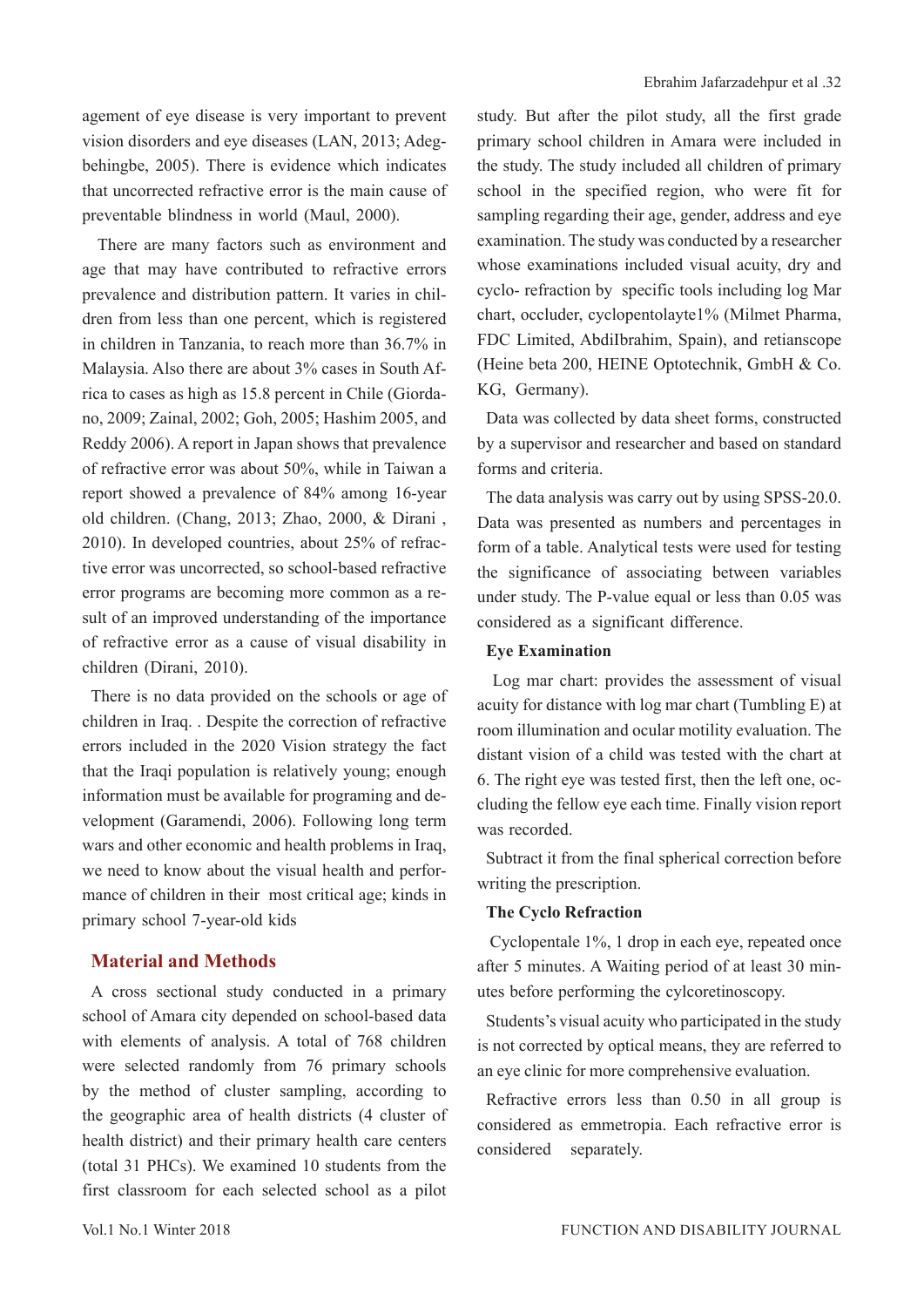33. The Prevalence of Refractive Errors Among ...

### **Results**

A total study sample included 768 children of primary school. 735 children from outside primary school also participated in this study with a response rate of (95.7%) after obtaining approved consent forms from them and their parents and teachers. 486 ( 66.1% ) of these students were males and 249 (33.9%) were females. The age of children ranged from 6 to 8 years with a mean  $\pm$  SD of (6.1  $\pm$  0.34) years, and there was no significant differences ( $P=0.723$ ) between the

mean  $\pm$  SD age of males (6.1  $\pm$  0.35) and females (6.1  $\pm$  0.33). The following tables show the descriptive and analytical analysis of the findings. In table 1, the description of the subjects' age in two groups of girls and boys are presented. Table 2 shows the frequency of each refractive error. In tables 3, 4 and 5, the frequency of normal and abnormal visual acuity and refractive errors are shown. In the rest of tables, analysis of visual acuity and refractive error are presented.

#### *Table 1.Age mean ± SD of study sample with gender distribution.*

|        |        |     | <b>Mean</b> | <b>Std. Deviation</b> | P value |
|--------|--------|-----|-------------|-----------------------|---------|
|        | Male   | 486 | 6.10        | .352                  | 0.723   |
| gender | Female | 249 | 6.10        | .334                  |         |

*Table 2. Refractive error types frequency.*

|                  |             | Frequency | Percent |
|------------------|-------------|-----------|---------|
| Refractive error | Emmetropia  | 390       | 53      |
|                  | Myopia      | 144       | 19.6    |
|                  | Hyperopia   | 148       | 20.1    |
|                  | astigmatism | 53        | 7.3     |

|               |          | Frequency | Percent |
|---------------|----------|-----------|---------|
|               | Normal   | 442       | 60.1    |
| Visual acuity | Abnormal | 293       | 39.9    |
|               | Total    | 735       | 100.0   |

*Table 4.Acuity distribution in each level.*

|                       |           | Frequency | Percent |
|-----------------------|-----------|-----------|---------|
|                       | 0.2(6/9)  | 72        | 24.6    |
|                       | 0.3(6/12) | 91        | 31.1    |
|                       | 0.5(6/18) | 42        | 14.3    |
| Visual acuity log MAR | 0.6(6/24) | 25        | 8.5     |
|                       | 0.8(6/36) | 12        | 4.1     |
|                       | 1.0(6/60) | 51        | 17.4    |
|                       | Total     | 293       | 100     |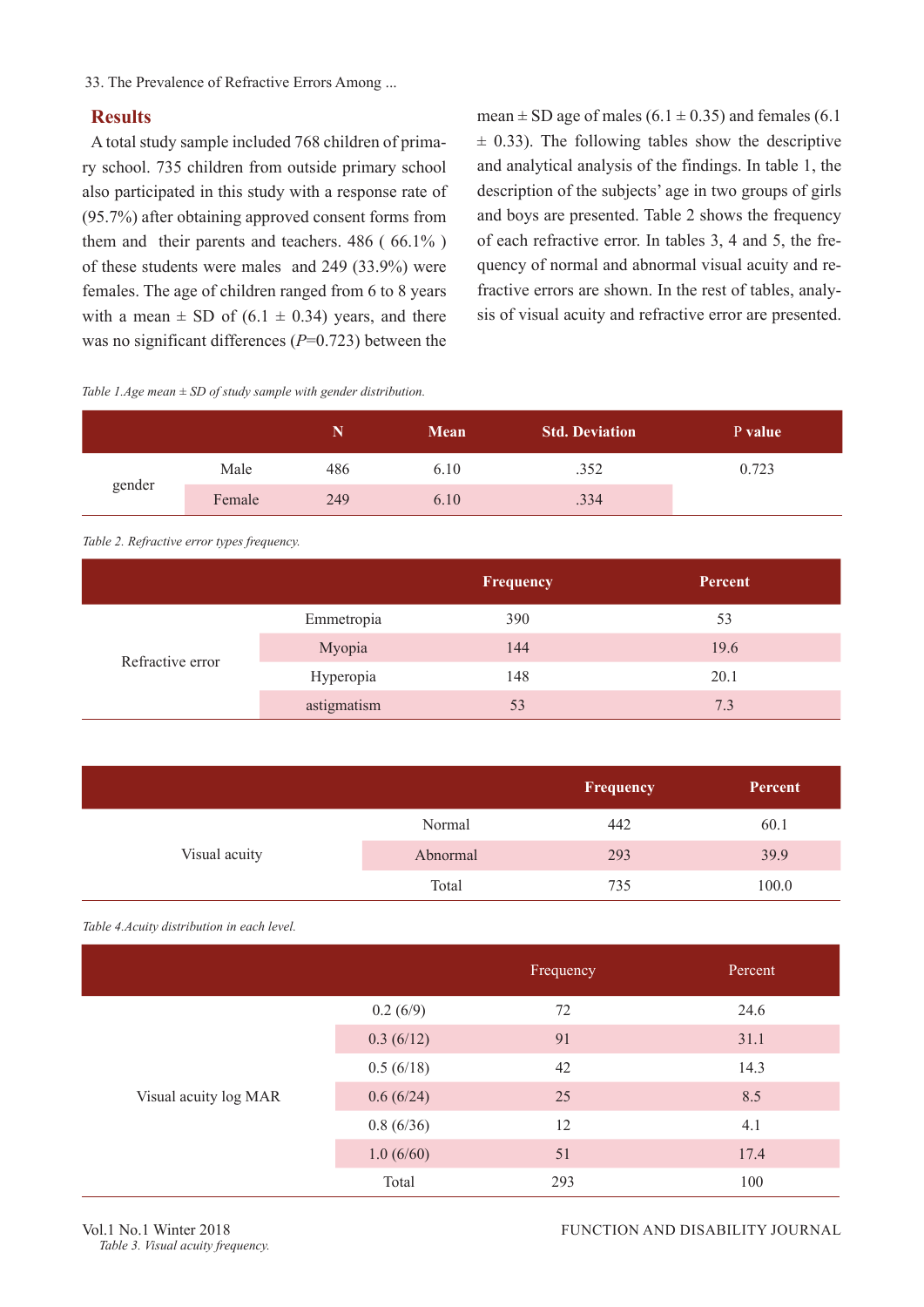*Table 5. Cyclo refraction results*

|                  |             | Frequency | Percent, |
|------------------|-------------|-----------|----------|
| Cyclo-refraction | Normal      | 206       | 28       |
|                  | Myopia      | 147       | 20       |
|                  | Hyperopia   | 323       | 43.9     |
|                  | Astigmatism | 59        | 8        |
|                  | Total       | 735       | 100      |

*Table 6.Analytic tables for gender, refractive error in different addresses*

|         |        |             | astigmatism<br><b>Normal</b><br>hyperopia<br>myopia |     |               | <b>Total</b> | P value       |    |               |     |               |       |  |
|---------|--------|-------------|-----------------------------------------------------|-----|---------------|--------------|---------------|----|---------------|-----|---------------|-------|--|
|         |        | $\mathbf N$ | $\frac{0}{0}$                                       | N   | $\frac{0}{0}$ | N            | $\frac{0}{0}$ | N  | $\frac{0}{0}$ | N   | $\frac{6}{9}$ |       |  |
| gender  | male   | 309         | 79.2                                                | 69  | 47.9          | 79           | 53.4          | 29 | 54.7          | 486 | 66.1          | 0.001 |  |
|         | female | 81          | 20.8                                                | 75  | 52.1          | 69           | 46.6          | 24 | 45.3          | 249 | 33.9          |       |  |
|         | Total  | 390         | 100                                                 | 144 | 100           | 148          | 100           | 53 | 100           | 735 | 100           |       |  |
|         | urban  | 213         | 54.6                                                | 89  | 61.8          | 79           | 53.4          | 32 | 60.4          | 413 | 56.2          | 0.03  |  |
| address | rural  | 177         | 45.4                                                | 55  | 38.2          | 69           | 46.6          | 21 | 39.6          | 322 | 43.8          |       |  |
|         | Total  | 390         | 100                                                 | 144 | 100           | 148          | 100           | 53 | 100           | 735 | 100           |       |  |

*Table 7. Analytic tables for gender, visual acuity in different addresses*

| <b>Visual acuity</b> |        |             |               |             |               |             |               |         |  |
|----------------------|--------|-------------|---------------|-------------|---------------|-------------|---------------|---------|--|
|                      |        |             | <b>Normal</b> | abnormal    |               |             | total         |         |  |
|                      |        | $\mathbf N$ | $\frac{0}{0}$ | $\mathbf N$ | $\frac{0}{0}$ | $\mathbf N$ | $\frac{0}{0}$ | P value |  |
| gender               | male   | 322         | 72.6          | 164         | 56.1          | 486         | 66.1          |         |  |
|                      | female | 120         | 27.4          | 129         | 43.9          | 249         | 33.9          | 0.001   |  |
|                      | total  | 442         | 100           | 293         | 100           | 735         | 100           |         |  |
| address              | urban  | 230         | 52            | 183         | 62.6          | 413         | 56.1          |         |  |
|                      | rural  | 212         | 48            | 110         | 37.4          | 322         | 43.9          | 0.005   |  |
|                      | Total  | 442         | 100           | 293         | 100           | 735         | 100           |         |  |

*Table 8. Analytic tables for gender, visual acuity in different Visual level*

| <b>Visual level</b> |        |    |                   |    |               |     |               |     |               |    |               |    |               |
|---------------------|--------|----|-------------------|----|---------------|-----|---------------|-----|---------------|----|---------------|----|---------------|
|                     | 1.0    |    | 0.2<br>0.3<br>0.5 |    |               | 0.6 |               | 0.8 |               |    |               |    |               |
|                     |        | N  | $\frac{0}{0}$     | N  | $\frac{0}{0}$ | N   | $\frac{0}{0}$ | N   | $\frac{0}{0}$ | N  | $\frac{0}{0}$ | N  | $\frac{0}{0}$ |
| gender              | male   | 29 | 56.9              | 43 | 59.7          | 47  | 51.6          | 23  | 54.8          | 15 | 60.0          | 7  | 58.3          |
|                     | female | 22 | 43.1              | 29 | 40.3          | 44  | 48.4          | 19  | 45.2          | 10 | 40.0          | 5  | 41.7          |
|                     | urban  | 30 | 58.8              | 45 | 62.5          | 66  | 72.5          | 25  | 59.5          | 13 | 52.0          | 6  | 50            |
| address             | rural  | 21 | 41.2              | 27 | 37.5          | 25  | 27.5          | 17  | 40.5          | 12 | 48.0          | 6  | 50            |
|                     | Total  | 51 | 100               | 72 | 100.0         | 91  | 100           | 42  | 100           | 25 | 100.0         | 12 | 100           |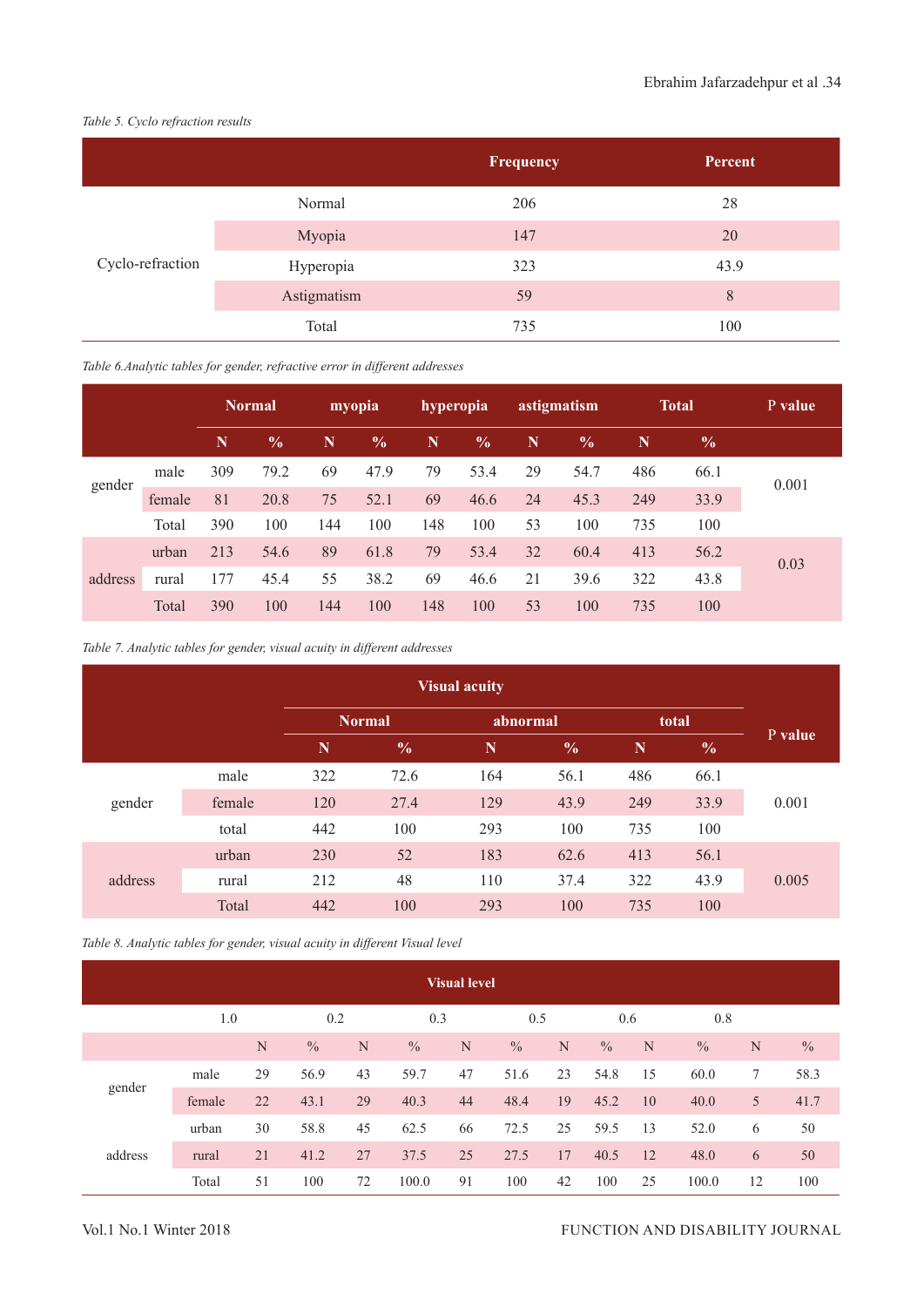35. The Prevalence of Refractive Errors Among ...

### **Discussion**

The real data about the refractive error and vision impairment in south of Iraq, especially in Missan governorate, is not clear yet. Therefore, this study is considered as the first academic study that was conduct in Missan governorate which deals with this important subject.

In this study, the response rate was (95.7%) most of them were male children (66.1%), while 33.9% were female, with age mean  $\pm$  SD of (6.1  $\pm$  0.34) years and there was no significant differences among age and sex. Most of the children who participated in the study lived in urban areas. This result was in agreement with other studies that were conducted in different areas and countries, including (Saadoon, 2017) a study conducted in south of Iraq, (Jamali, 2009) a study carried out in Shahrood, Iran, also one that was conducted in southern China (He, 2004) and in Hong Kong (Fan, 2004). Meanwhile, a study by Esteso et al. (Esteso, 2007) was conducted among Mexican School- children which was not in conformity with the results of this current study.

 This variation may be a result of cultural believes of our society, that most families prefer to register only their male children in schools and not the females, especially in rural areas. Such an interpretation may explain our results in this matter. Or maybe this variation could have been due to the sampling method type that was used, the population size that was screened or due to the geographical location variation of these studies.

The refractive error prevalence present in the current study was high (47%). Hyperopia was higher than Myopia followed by Astigmatism and Amblyopia (20.1%, 19.6%, 7% and 4.8 respectively). This result was higher than the usual value noted by WHO (20%) and more than the findings of other studies in which prevalence of refractive error was 2.2% -35%. These studies include: Opubiri et al (Opubiri, 2013) which found that refractive error prevalence was 2.2% in both eyes. In Saadoon report, (Saadoon, 2017) the refractive error prevalence was about 35% while the Pi, et al. (Pi, 2012) in China found the prevalence of refractive error was about 20.69%.

Nevertheless, other studies like AbuBakar et al 2011 reported that the overall refractive error prevalence among the population was 47.7% which is in agreement with the current study (NurulFarhana , 2012).

In our study we considered that abnormal visual acuity when eye examination was equal or more than (6/9) level, and this represents about 39.9% of our study results which means a high prevalence rate. The highest frequency of children was found in visual acuity of (6/12) level and the less frequency was in (6/36) level. This result was in consistence with another study conducted by EL-Bayoumy et al in Cairo, which found the prevalence of visual acuity of ( 6/12) level was high (22%) (EL-Bayoumy, 2007). However, Opubiri et al reported that prevalence was low and this disagrees with our study (Opubiri, 2013).

The refractive error prevalence after cyclo-refraction changed to higher than before cyclo-refraction especially in hyperopia which became double the rate ( 21.1% to 43.9) while prevalence of myopia was slightly elevated also it was found the mean  $\pm$  SD of refractive error types was different in pre and post cyclo-refraction especially in myopic children. This finding was similar to the result of another study that was conducted in other places by Hu Y.Y. et al. which found that all examined eyes of non-cycloplegic myopia stayed myopic after cycloplegia while about 33.6% of the remaining eyes became emmetropic (18.0%) or hyperopic (15.7%) under cycloplegia and decreased the prevalence of emmetropia (Yuan, 2015).

The present study found that most of myopic children were female while most of hyperoia and astigmatism were male children with association between gender and types of refractive error being statistically significant  $(P= 0.001)$ . This result disagrees with the findings of other studies like Saadoon, et al. which found that the prevalence of refractive error for all its type were more in female than in male with no significant difference (Saadoon, 2017) also it was not similar to finding of EL-Bayoumy et al. where the female prevalence of refractive error was higher than that in male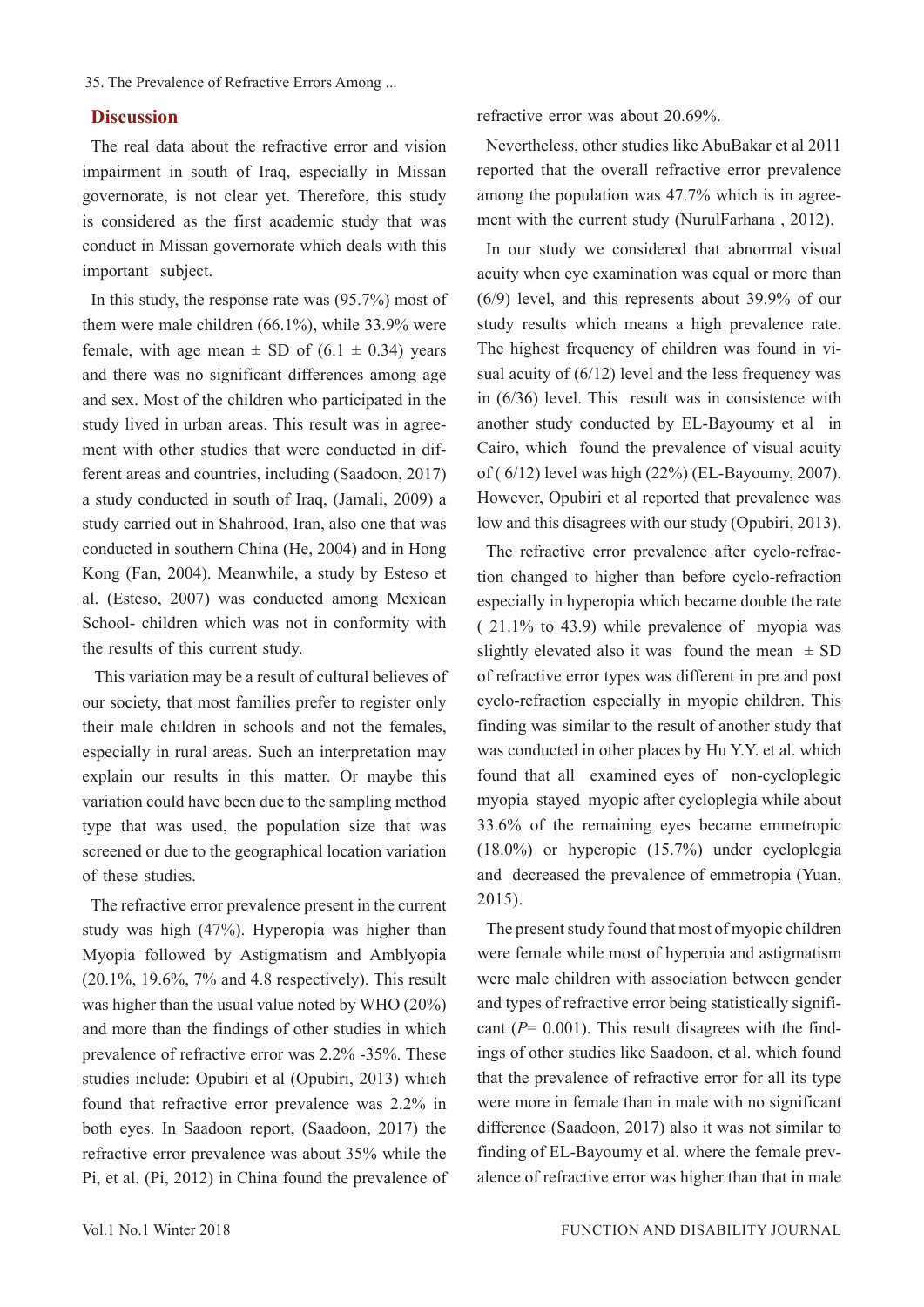children (EL-Bayoumy, 2007). Meanwhile results at Romín et al. were the reverse, where the prevalence of refractive error with all its type was higher in male children than in female children (Romín, 2015).

Most of the children in this study with refractive error lived in urban areas and showed an association between refractive error and address  $(P= 0.03)$ . This result agrees with another study done by Saadoon et al. with a high prevalence of refractive among urban population (Saadoon, 2017). This result may be due to the fact that most of the children who participated in the study were from urban areas or it can be that high refractive errors' prevalence in urban areas may be attributed to the rapid urbanization in our city with easy access to abundance of computers and electronic gadgets that have been motivating children to remain in houses and has made them involved in activities which cause more eye problems.

The abnormal visual acuity was high and most common among male children than among female children at all its levels. Also this result is the same for children who lived in urban areas, where the prevalence of abnormal visual acuity was common with statistically significant association between gender, address and visual acuity level. This result was in conformity with other study results like He et al. which found that abnormal visual acuity represents about 22%, which is also in agreement with other studies that found high prevalence of abnormal visual acuity (HE 2004).

Regarding the refractive error pre and post (cyclorefraction); the study showed that mean  $\pm$  Std. Deviation of myopia (right and left eye) was higher in pre than post cyclo-refraction with statistical significant association (*P*=0.001). While this result was reversed in hyperopia where mean  $\pm$  Std. Deviation was higher in post cyclo-refraction with statistical significant association ( $P=0.001$ ). For astigmatism the mean  $\pm$  Std. Deviation was similar in pre and post cyclo-refraction with no statistical significant association (*P*=0.09, *P*=0.3). All these results were in agreement with other studies that conducted comparison between the prevalence of myopia and hyperopia in the non-cycloplegic state and the cycloplegic state. These found that about sixty-six percent of all eyes with a non-cycloplegic myopic refractive error stayed as myopic under cycloplegic refractometry while the rest (34%) of eyes became emmetropic (18.0%) or hyperopic (15.7%) under cycloplegia, the emmetropia prevalence decreased from 37.5% before cycloplegia to 19.8% after cycloplegia while the remaining eyes became hyperopic under cycloplegia

### **Acknowledgments**

Authors appreciate all of participants whose their participation made this study possible. There was no fund for this study.

### **Conflict of Interest**

Authors declared no conflict of interest.

### **References**

Adegbehingbe, B. O., Adeoye, A. O., & Onakpoya, O. H. (2005). Refractive errors in childhood. Nigerian journal of surgical sciences, 15, 19-25.

Chang, L., Pan, C. W., Ohno-Matsui, K., Lin, X., Cheung, G. C., Gazzard, G., ... & Mitchell, P. (2013). Myopia-related fundus changes in Singapore adults with high myopia. American journal of ophthalmology, 155(6), 991-999.

Chia, E. M., Wang, J. J., Rochtchina, E., Smith, W., Cumming, R. R., & Mitchell, P. (2004). Impact of bilateral visual impairment on health-related quality of life: the Blue Mountains Eye Study. Investigative Ophthalmology & Visual Science, 45(1), 71-76.

Dirani, M., Chan, Y. H., Gazzard, G., Hornbeak, D. M., Leo, S. W., Selvaraj, P., ... & Wong, T. Y. (2010). Prevalence of refractive error in Singaporean Chinese children: the strabismus, amblyopia, and refractive error in young Singaporean Children (STARS) study. Investigative ophthalmology  $&$  visual science, 51(3), 1348-1355.

El Bayoumy, B. M., Saad, A., & Choudhury, A. H. (2007). Prevalence of refractive error and low vision among schoolchildren in Cairo.

Esteso, P., Castanon, A., Toledo, S., Rito, M. A. P., Ervin,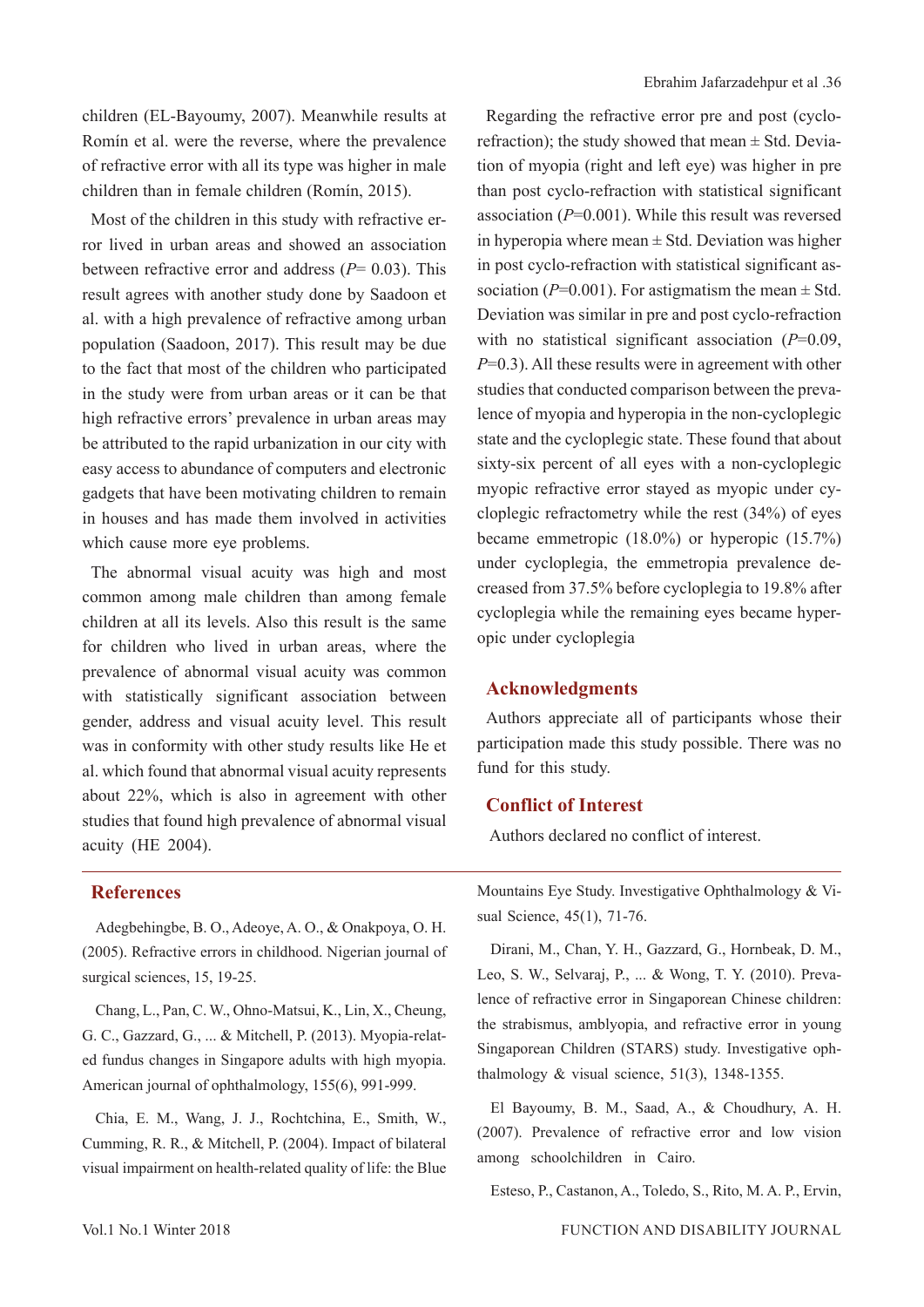#### 37. The Prevalence of Refractive Errors Among ...

A., Wojciechowski, R., & Congdon, N. G. (2007). Correction of moderate myopia is associated with improvement in self-reported visual functioning among Mexican schoolaged children. Investigative ophthalmology & visual science, 48(11), 4949-4954.

Evans, B. J., & Rowlands, G. (2004). Correctable visual impairment in older people: a major unmet need. Ophthalmic and Physiological Optics, 24(3), 161-180.

Fan, D. S., Lam, D. S., Lam, R. F., Lau, J. T., Chong, K. S., Cheung, E. Y., ... & Chew, S. J. (2004). Prevalence, incidence, and progression of myopia of school children in Hong Kong. Investigative ophthalmology & visual science, 45(4), 1071-1075.

Farhana, A. B. N., Ai-Hong, C., Md, N. A. R., & Pik-Pin, G. (2012). Comparison of refractive error and visual impairment between Native Iban and Malay in a formal government school vision loss prevention programme. The Malaysian journal of medical sciences: MJMS, 19(2), 48- 55

Garamendi, E., Pesudovs, K., Stevens, M. J., & Elliott, D. B. (2006). The Refractive Status and Vision Profile: evaluation of psychometric properties and comparison of Rasch and summated Likert-scaling. Vision research, 46(8- 9), 1375-1383.

Giordano, L., Friedman, D. S., Repka, M. X., Katz, J., Ibironke, J., Hawes, P., & Tielsch, J. M. (2009). Prevalence of refractive error among preschool children in an urban population: the Baltimore Pediatric Eye Disease Study. Ophthalmology, 116(4), 739-746.

Goh, P. P., Abqariyah, Y., Pokharel, G. P., & Ellwein, L. B. (2005). Refractive error and visual impairment in school-age children in Gombak District, Malaysia. Ophthalmology, 112(4), 678-685.

Hashim, S. E., Tan, H. K., Wan-Hazabbah, W. H., & Ibrahim, M. (2008). Prevalence of refractive error in malay primary school children in suburban area of Kota Bharu, Kelantan, Malaysia. Annals Academy of Medicine Singapore, 37(11), 940.

He, M., Zeng, J., Liu, Y., Xu, J., Pokharel, G. P., & Ellwein, L. B. (2004). Refractive error and visual impairment in urban children in southern China. Investigative ophthalmology & visual science, 45(3), 793-799.

Hu, Y. Y., Wu, J. F., Lu, T. L., Wu, H., et al. (2015). Effect of cycloplegia on the refractive status of children: the Shandong children eye study. PLoS One, 10(2), e0117482.

Jamali, P., Fotouhi, A., Hashemi, H., Younesian, M., & Jafari, A. (2009). Refractive errors and amblyopia in children entering school: Shahrood, Iran. Optometry and Vision Science, 86(4), 364-369.

Lan, W., Zhao, F., Lin, L., Li, Z., Zeng, J., Yang, Z., & Morgan, I. G. (2013). Refractive errors in 3–6 year-old Chinese children: a very low prevalence of myopia?. PLoS One, 8(10), e78003.

Maul, E., Barroso, S., Munoz, S. R., Sperduto, R. D., & Ellwein, L. B. (2000). Refractive error study in children: results from La Florida, Chile. American journal of ophthalmology, 129(4), 445-454.

Michaeline, I., Sheriff, A., & Bimbo, A. (2016). Paediatric refractive errors in an eye clinic in Osogbo, Nigeria. Ethiopian journal of health sciences, 26(2), 147-154..

Munoz, B., West, S. K., Rodriguez, J., Sanchez, R., Broman, A. T., Snyder, R., & Klein, R. (2002). Blindness, visual impairment and the problem of uncorrected refractive error in a Mexican-American population: Proyecto VER. Investigative Ophthalmology & Visual Science, 43(3), 608-614.

Munoz, B., West, S. K., Rubin, G. S., Schein, O. D., Quigley, H. A., Bressler, S. B., & Bandeen-Roche, K. (2000). Causes of blindness and visual impairment in a population of older Americans: The Salisbury Eye Evaluation Study. Archives of ophthalmology, 118(6), 819-825.

Opubiri, I., & Pedro-Egbe, C. (2013). Screening for refractive error among primary school children in Bayelsa state, Nigeria. Pan African Medical Journal, 14(1).

Pi, L. H., Chen, L., Liu, Q., Ke, N., Fang, J., Zhang, S.,& Zhou, X. Y. (2012). Prevalence of eye diseases and causes of visual impairment in school-aged children in Western China. Journal of epidemiology, 22(1), 37-44.

Reddy, S. C., & Hassan, M. (2006). Refractive errors and other eye diseases in primary school children in Petaling Jaya, Malaysia. Asian J Ophthalmol, 8(5), 195-198.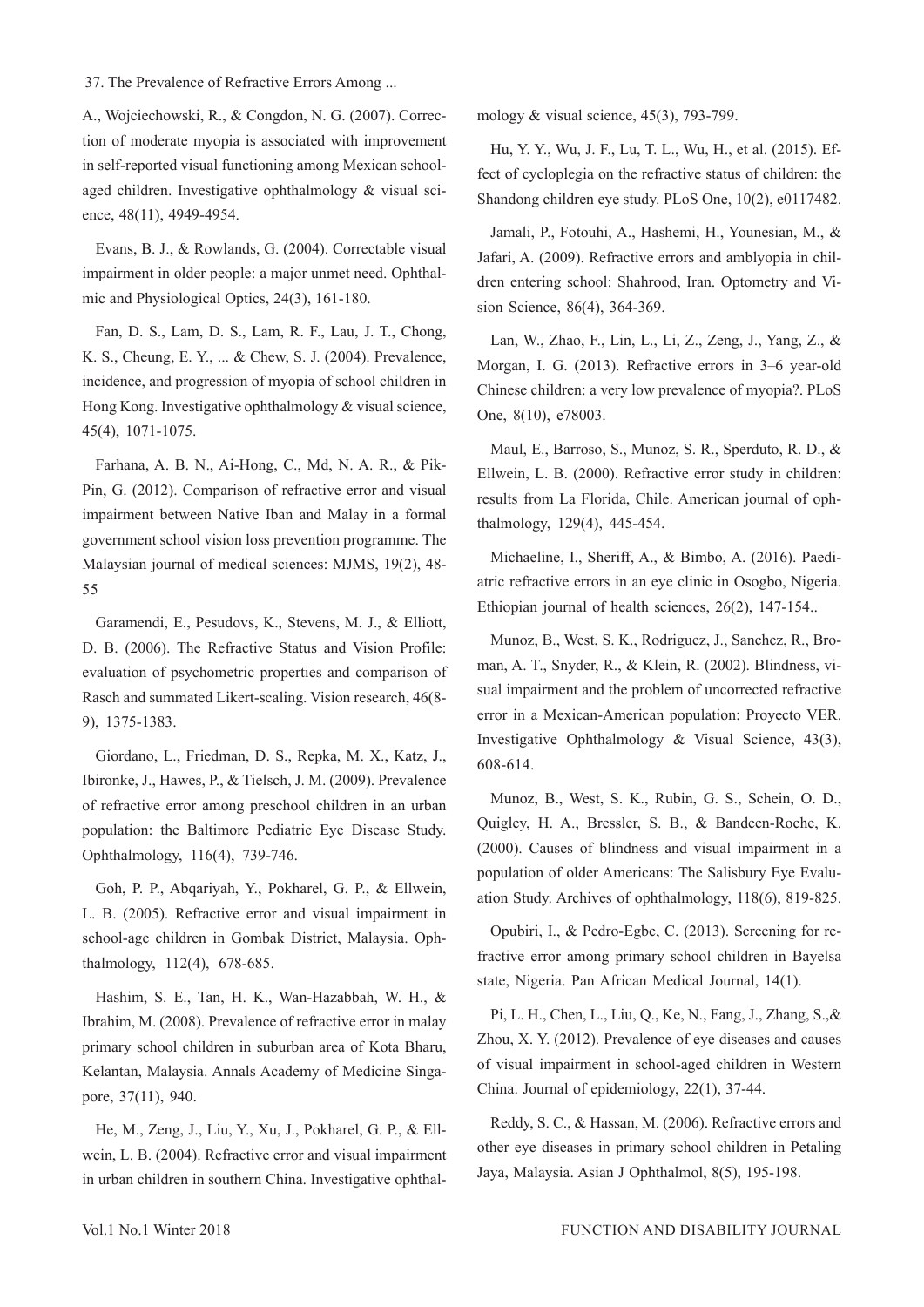Romín, D. M., Taboada, J. J. E., Montés, P., del Águila Carrasco, A. J., & Albert, N. M. (2015). Global prevalence of hyperopia. Journal of Emmetropia: Journal of Cataract, Refractive and Corneal Surgery, 6(2), 109-116.

Saadoon A. A, Muatez H. Ja'az, Sadiq M. ALMusaway. (2017), Refractive errors in Thiqar secondary schooling graduate students: prevalence and determinants at 2016. Al-Nasiriyah journal of medicine. 32: 26-30.

Vitale, S., Cotch, M. F., & Sperduto, R. D. (2006). Prevalence of visual impairment in the United States. Jama, 295(18), 2158-2163.

Zainal, M., Ismail, S. M., Ropilah, A. R., Elias, H., Arumugam, G., Alias, D., ... & Goh, P. P. (2002). Prevalence of blindness and low vision in Malaysian population: results from the National Eye Survey 1996. British Journal of Ophthalmology, 86(9), 951-956.

Zhao, J., Pan, X., Sui, R., Munoz, S. R., Sperduto, R. D., & Ellwein, L. B. (2000). Refractive error study in children: results from Shunyi District, China. American journal of ophthalmology, 129(4), 427-435.